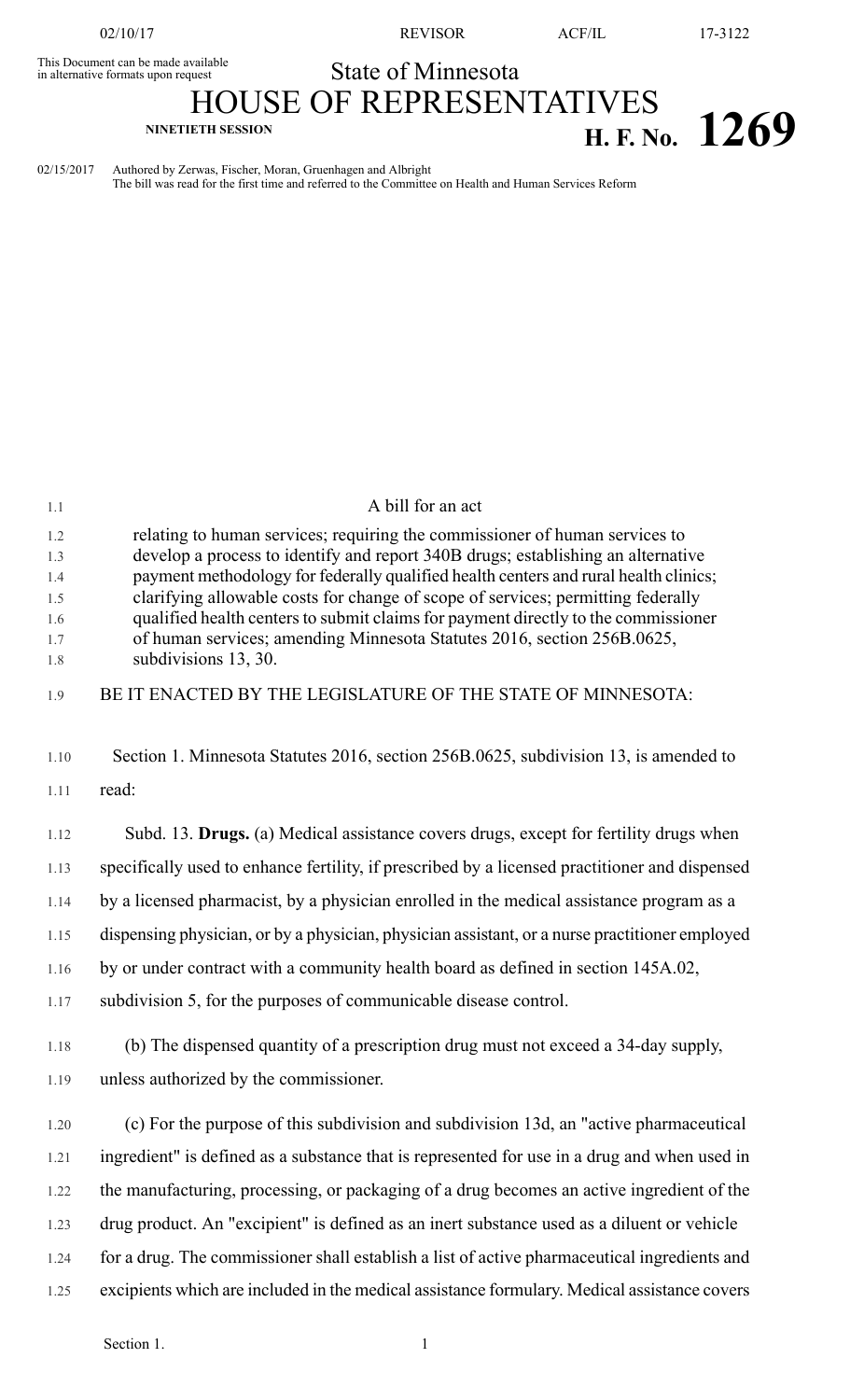2.1 selected active pharmaceutical ingredients and excipients used in compounded prescriptions 2.2 when the compounded combination is specifically approved by the commissioner or when 2.3 a commercially available product:

2.4 (1) is not a therapeutic option for the patient;

2.5 (2) does not exist in the same combination of active ingredients in the same strengths 2.6 as the compounded prescription; and

2.7 (3) cannot be used in place of the active pharmaceutical ingredient in the compounded 2.8 prescription.

2.9 (d) Medical assistance covers the following over-the-counter drugs when prescribed by 2.10 a licensed practitioner or by a licensed pharmacist who meets standards established by the 2.11 commissioner, in consultation with the board of pharmacy: antacids, acetaminophen, family 2.12 planning products, aspirin, insulin, products for the treatment of lice, vitamins for adults 2.13 with documented vitamin deficiencies, vitamins for children under the age of seven and 2.14 pregnant or nursing women, and any other over-the-counter drug identified by the 2.15 commissioner, in consultation with the formulary committee, as necessary, appropriate, and 2.16 cost-effective for the treatment of certain specified chronic diseases, conditions, or disorders, 2.17 and this determination shall not be subject to the requirements of chapter 14. A pharmacist 2.18 may prescribe over-the-counter medications as provided under this paragraph for purposes 2.19 of receiving reimbursement under Medicaid. When prescribing over-the-counter drugs under 2.20 this paragraph, licensed pharmacists must consult with the recipient to determine necessity, 2.21 provide drug counseling, review drug therapy for potential adverse interactions, and make 2.22 referrals as needed to other health care professionals. Over-the-counter medications must 2.23 be dispensed in a quantity that is the lowest of: (1) the number of dosage units contained in 2.24 the manufacturer's original package; (2) the number of dosage units required to complete 2.25 the patient's course of therapy; or (3) if applicable, the number of dosage units dispensed 2.26 from a system using retrospective billing, as provided under subdivision 13e, paragraph 2.27 (b).

2.28 (e) Effective January 1, 2006, medical assistance shall not cover drugs that are coverable 2.29 under Medicare Part D as defined in the Medicare Prescription Drug, Improvement, and 2.30 Modernization Act of 2003, Public Law 108-173, section 1860D-2(e), for individuals eligible 2.31 for drug coverage as defined in the Medicare Prescription Drug, Improvement, and 2.32 Modernization Act of 2003, Public Law 108-173, section 1860D-1(a)(3)(A). For these 2.33 individuals, medical assistance may cover drugsfrom the drug classeslisted in United States 2.34 Code, title 42, section 1396r-8(d)(2), subject to this subdivision and subdivisions 13a to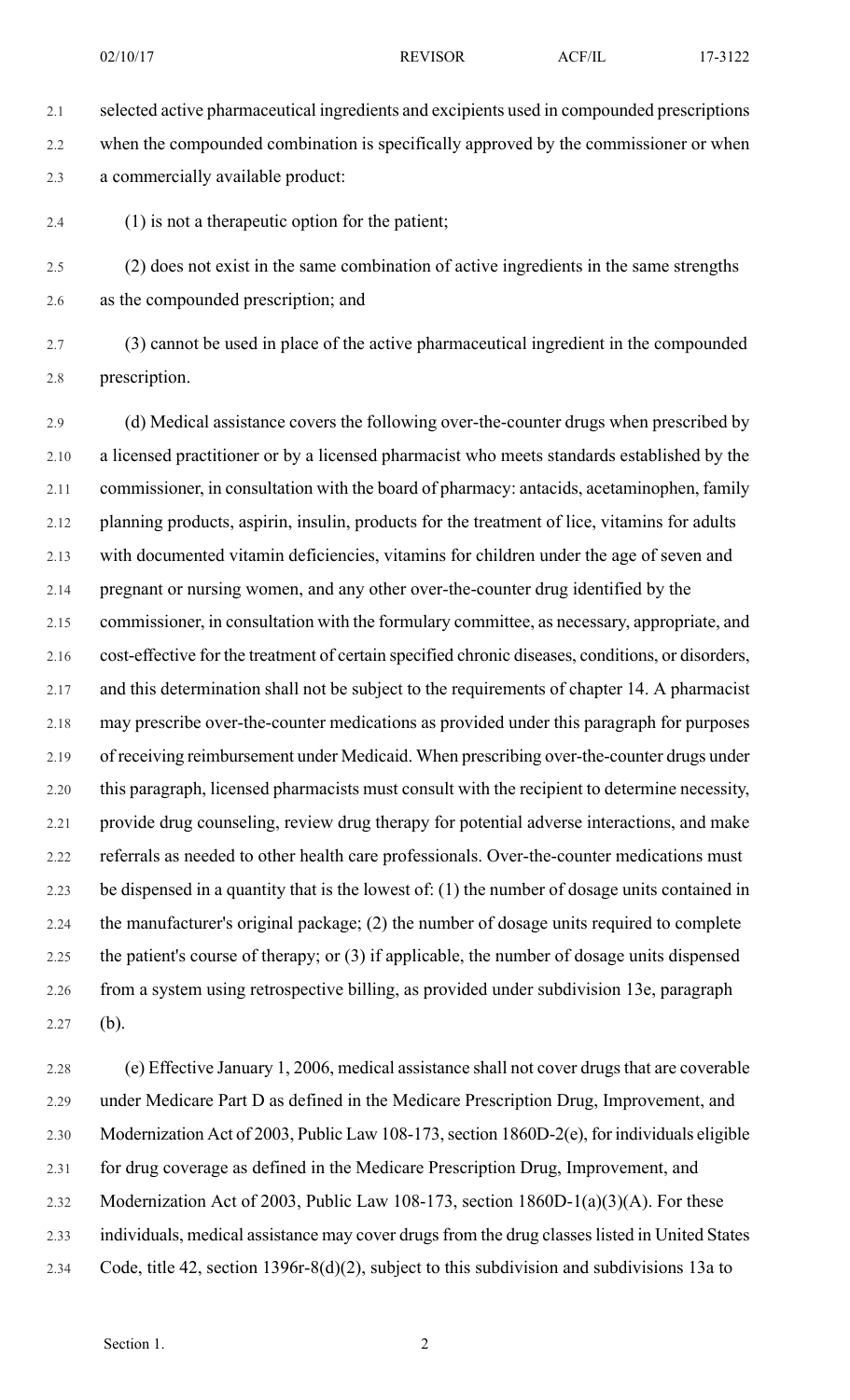- 3.1 13g, except that drugs listed in United States Code, title 42, section 1396r-8(d)(2)(E), shall 3.2 not be covered.
- 3.3 (f) Medical assistance covers drugs acquired through the federal 340B Drug Pricing 3.4 Program and dispensed by 340B covered entities and ambulatory pharmacies under common 3.5 ownership of the 340B covered entity. Medical assistance does not cover drugs acquired 3.6 through the federal 340B Drug Pricing Program and dispensed by 340B contract pharmacies.
- 3.7 (g) Notwithstanding paragraph (f), effective January 1, 2018, medical assistance shall
- 3.8 cover drugs acquired through the federal 340B Drug Pricing Program and dispensed by a
- 3.9 340B contract pharmacy to a patient of a federally qualified health center as defined in 3.10 section 145.9269, subdivision 1.

3.11 Sec. 2. Minnesota Statutes 2016, section 256B.0625, subdivision 30, is amended to read:

3.12 Subd. 30. **Other clinic services.** (a) Medical assistance coversrural health clinic services, 3.13 federally qualified health center services, nonprofit community health clinic services, and 3.14 public health clinic services. Rural health clinic services and federally qualified health center 3.15 services mean services defined in United States Code, title 42, section 1396d(a)(2)(B) and 3.16 (C). Payment for rural health clinic and federally qualified health center services shall be 3.17 made according to applicable federal law and regulation.

3.18 (b) A federally qualified health center (FQHC) that is beginning initial operation shall 3.19 submit an estimate of budgeted costs and visits for the initial reporting period in the form 3.20 and detail required by the commissioner. A federally qualified health center An FQHC that 3.21 is already in operation shall submit an initial report using actual costs and visits for the 3.22 initial reporting period. Within 90 days of the end of its reporting period, a federally qualified 3.23 health center an FQHC shall submit, in the form and detail required by the commissioner, 3.24 a report of its operations, including allowable costs actually incurred for the period and the 3.25 actual number of visits for services furnished during the period, and other information 3.26 required by the commissioner. Federally qualified health centers FQHCs that file Medicare 3.27 cost reports shall provide the commissioner with a copy of the most recent Medicare cost 3.28 report filed with the Medicare program intermediary for the reporting year which support 3.29 the costs claimed on their cost report to the state.

3.30 (c) In order to continue cost-based payment under the medical assistance program 3.31 according to paragraphs (a) and (b), a federally qualified health center an FQHC or rural 3.32 health clinic must apply for designation as an essential community provider within six 3.33 months of final adoption of rules by the Department of Health according to section 62Q.19, 3.34 subdivision 7. For those federally qualified health centers FQHCs and rural health clinics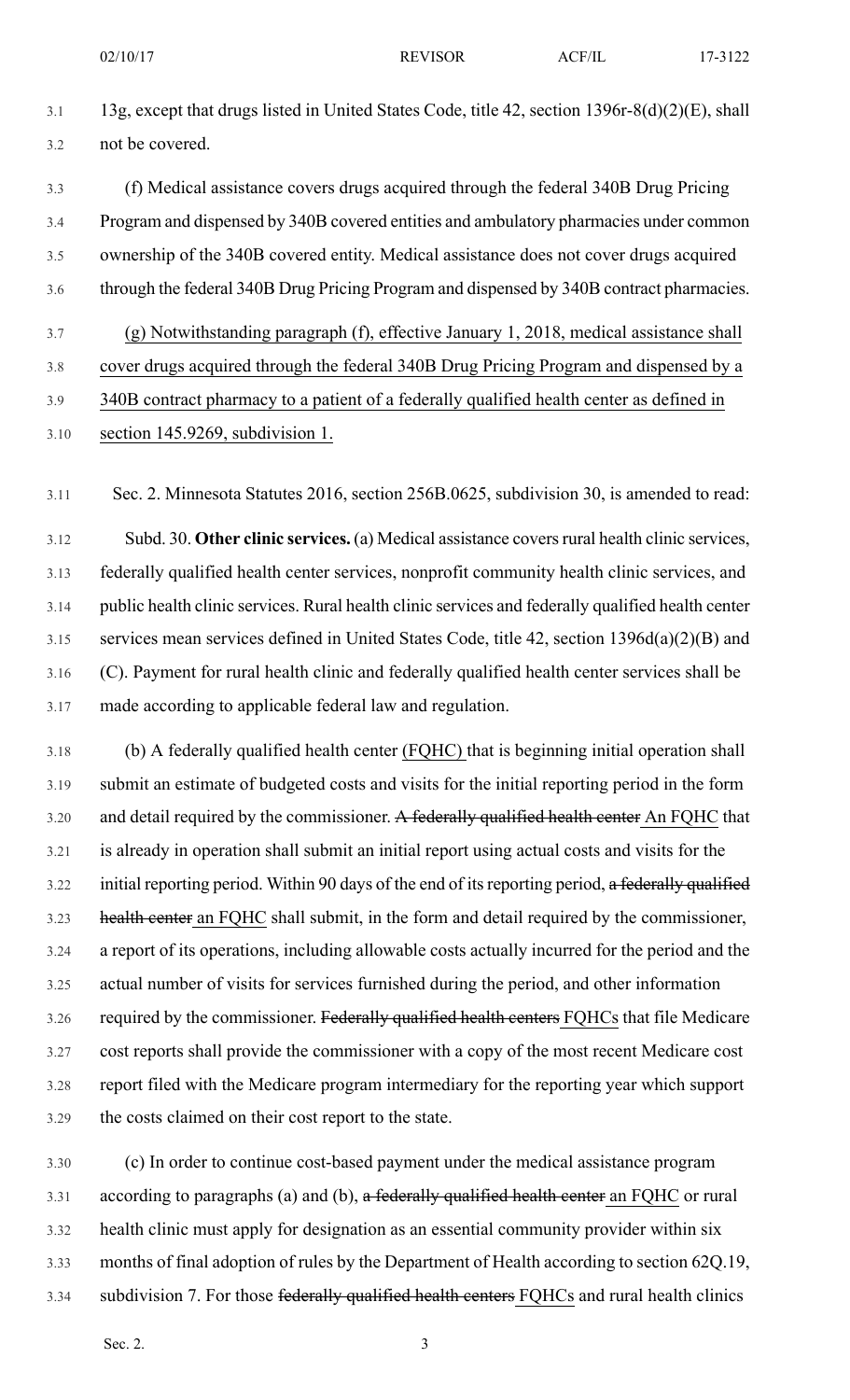4.1 that have applied for essential community provider status within the six-month time

4.2 prescribed, medical assistance payments will continue to be made according to paragraphs

4.3 (a) and (b) for the first three years after application. For federally qualified health centers

4.4 FQHCs and rural health clinics that either do not apply within the time specified above or

4.5 who have had essential community provider status for three years, medical assistance

4.6 payments for health services provided by these entities shall be according to the same rates 4.7 and conditions applicable to the same service provided by health care providers that are not 4.8 federally qualified health centers FQHCs or rural health clinics.

4.9 (d) Effective July 1, 1999, the provisions of paragraph (c) requiring a federally qualified 4.10 health center an FQHC or a rural health clinic to make application for an essential community 4.11 provider designation in order to have cost-based payments made according to paragraphs 4.12 (a) and (b) no longer apply.

4.13 (e) Effective January 1, 2000, payments made according to paragraphs (a) and (b) shall 4.14 be limited to the cost phase-out schedule of the Balanced Budget Act of 1997.

4.15 (f) Effective January 1, 2001, through December 31, 2018, each federally qualified 4.16 health center FQHC and rural health clinic may elect to be paid either under the prospective 4.17 payment system established in United States Code, title 42, section 1396a(aa), or under an 4.18 alternative payment methodology consistent with the requirements of United States Code, 4.19 title 42, section 1396a(aa), and approved by the Centers for Medicare and Medicaid Services. 4.20 The alternative payment methodology shall be 100 percent of cost as determined according 4.21 to Medicare cost principles.

4.22 (g) Effective January 1, 2019, each FQHC and rural health clinic shall elect to be paid 4.23 for the next fiscal year, beginning July 1, 2019, under the prospective payment system 4.24 described in paragraph (f), the alternative payment methodology described in paragraph (f), 4.25 or the alternative payment methodology described under paragraph (l).

4.26 (g) (h) For purposes of this section, "nonprofit community clinic" is a clinic that:

4.27 (1) has nonprofit status as specified in chapter 317A;

4.28 (2) has tax exempt status as provided in Internal Revenue Code, section  $501(c)(3)$ ;

4.29 (3) is established to provide health servicesto low-income population groups, uninsured, 4.30 high-risk and special needs populations, underserved and other special needs populations;

4.31 (4) employs professional staff at least one-half of which are familiar with the cultural 4.32 background of their clients;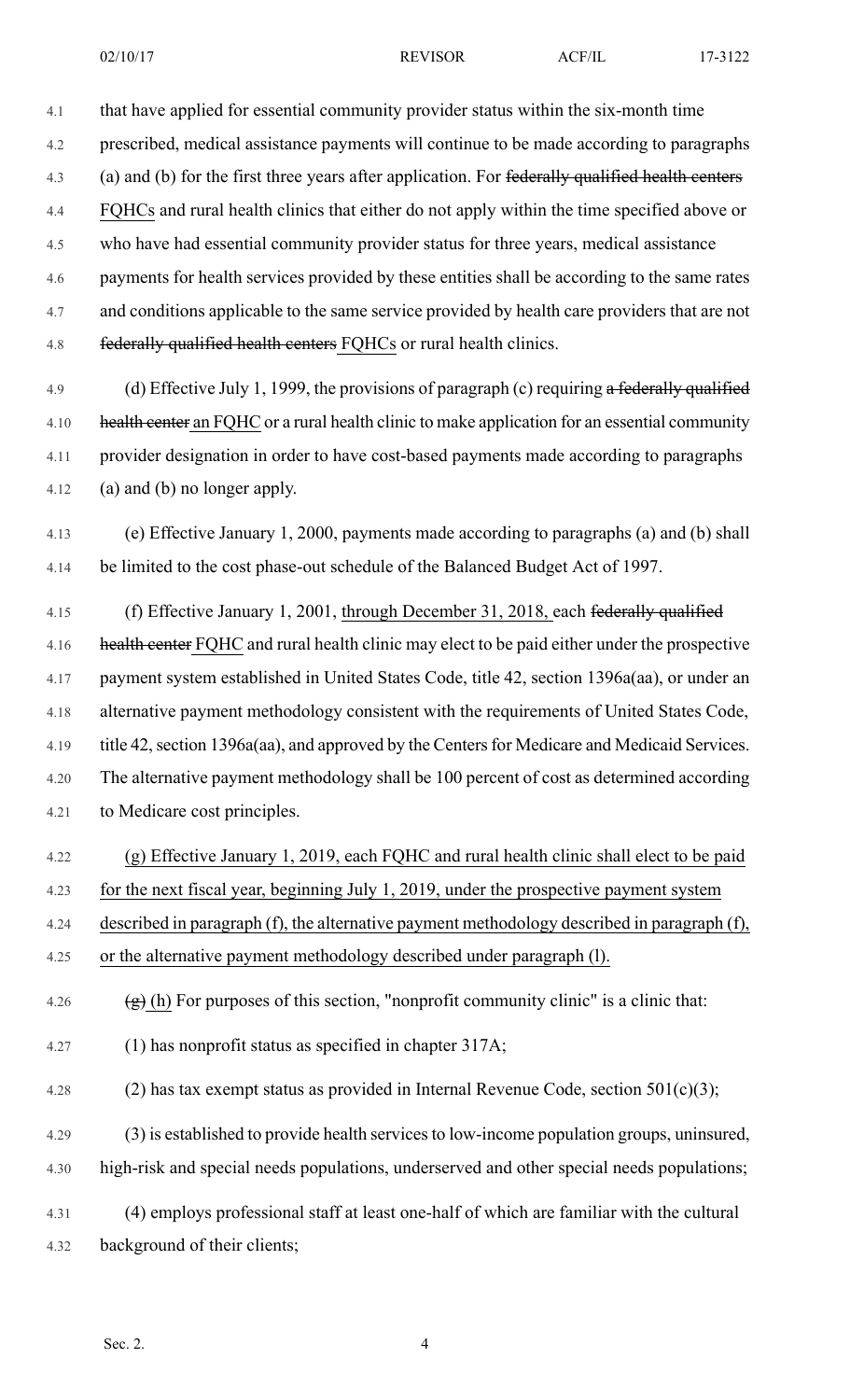5.1 (5) charges for services on a sliding fee scale designed to provide assistance to 5.2 low-income clients based on current poverty income guidelines and family size; and 5.3 (6) does not restrict access orservices because of a client'sfinancial limitations or public 5.4 assistance status and provides no-cost care as needed. 5.5 (h) (i) Effective for services provided on or after January 1, 2015, all claims for payment 5.6 of clinic services provided by federally qualified health centers FQHCs and rural health

5.7 clinics shall be paid by the commissioner. Effective for services provided on or after January

5.8 1, 2015, through July 1, 2017, the commissioner shall determine the most feasible method 5.9 for paying claims from the following options:

5.10 (1) federally qualified health centers FQHCs and rural health clinics submit claims 5.11 directly to the commissioner for payment, and the commissioner provides claimsinformation 5.12 for recipients enrolled in a managed care or county-based purchasing plan to the plan, on 5.13 a regular basis; or

5.14 (2) federally qualified health centers FQHCs and rural health clinics submit claims for 5.15 recipients enrolled in a managed care or county-based purchasing plan to the plan, and those 5.16 claims are submitted by the plan to the commissioner for payment to the clinic.

5.17 Effective for services provided on or after July 1, 2017, FQHCs and rural health clinics

5.18 shall submit claims directly to the commissioner for payment and the commissioner shall 5.19 provide claims information for recipients enrolled in a managed care plan or county-based 5.20 purchasing plan to the plan on a regular basis to be determined by the commissioner.

 $\overrightarrow{f}$  (i) For clinic services provided prior to January 1, 2015, the commissioner shall 5.22 calculate and pay monthly the proposed managed care supplemental payments to clinics, 5.23 and clinics shall conduct a timely review of the payment calculation data in order to finalize 5.24 allsupplemental paymentsin accordance with federal law. Any issues arising from a clinic's 5.25 review must be reported to the commissioner by January 1, 2017. Upon final agreement 5.26 between the commissioner and a clinic on issues identified under this subdivision, and in 5.27 accordance with United States Code, title 42, section 1396a(bb), no supplemental payments 5.28 for managed care plan or county-based purchasing plan claims for services provided prior 5.29 to January 1, 2015, shall be made after June 30, 2017. If the commissioner and clinics are 5.30 unable to resolve issues under this subdivision, the parties shall submit the dispute to the 5.31 arbitration process under section 14.57.

5.32  $\qquad$  (i) (k) The commissioner shall seek a federal waiver, authorized under section 1115 of 5.33 the Social Security Act, to obtain federal financial participation at the 100 percent federal 5.34 matching percentage available to facilities of the Indian Health Service or tribal organization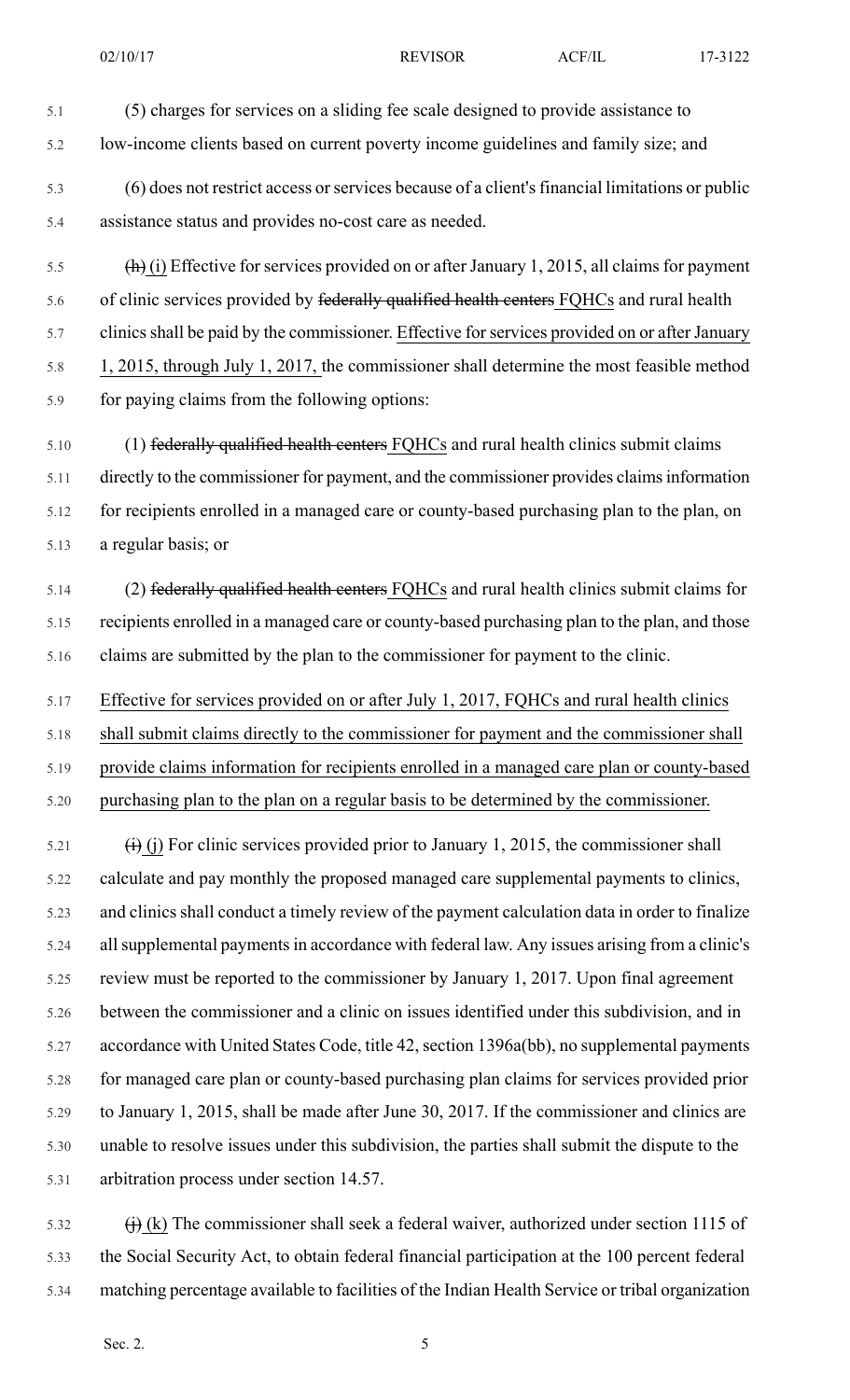| 6.1  | in accordance with section 1905(b) of the Social Security Act for expenditures made to       |
|------|----------------------------------------------------------------------------------------------|
| 6.2  | organizations dually certified under Title V of the Indian Health Care Improvement Act,      |
| 6.3  | Public Law 94-437, and as a federally qualified health center under paragraph (a) that       |
| 6.4  | provides services to American Indian and Alaskan Native individuals eligible for services    |
| 6.5  | under this subdivision.                                                                      |
| 6.6  | (1) All claims for payment of clinic services provided by FQHCs and rural health clinics     |
| 6.7  | shall be paid by the commissioner according to the following requirements:                   |
| 6.8  | (1) each FQHC and rural health clinic must receive a single medical and a single dental      |
| 6.9  | organization rate;                                                                           |
| 6.10 | (2) the commissioner shall reimburse FQHCs and rural health clinics their allowable          |
| 6.11 | costs, including direct patient care costs and patient-related support services. These costs |
| 6.12 | include but are not limited to the costs of:                                                 |
| 6.13 | (i) acquisition, implementation, and maintenance of electronic health records and patient    |
| 6.14 | management systems;                                                                          |
| 6.15 | (ii) community health workers who need acute and chronic care management;                    |
| 6.16 | (iii) care coordination;                                                                     |
| 6.17 | (iv) the new FQHC or rural health clinic service that is not incorporated in the baseline    |
| 6.18 | prospective payment system rate, or a deletion of an FQHC or rural health clinic service     |
| 6.19 | that is incorporated in the baseline rate;                                                   |
| 6.20 | (v) a change in service due to amended regulatory requirements or rules;                     |
| 6.21 | (vi) a change in service resulting from relocating or remodeling an FQHC or rural health     |
| 6.22 | clinic;                                                                                      |
| 6.23 | (vii) a change in types of services due to a change in applicable technology and medical     |
| 6.24 | practice utilized by the center or clinic;                                                   |
| 6.25 | (viii) an increase in service intensity attributable to changes in the types of patients     |
| 6.26 | served, including but not limited to populations with HIV or AIDS, mental health or chemical |
| 6.27 | dependency conditions, or other chronic diseases, or homeless, elderly, migrant, or other    |
| 6.28 | special populations;                                                                         |
| 6.29 | (ix) a change in the services described in United States Code, title 42, section             |
| 6.30 | $1396d(a)(2)(B)$ and (C), or in the provider mix of an FQHC or rural health clinic or one of |
| 6.31 | its sites;                                                                                   |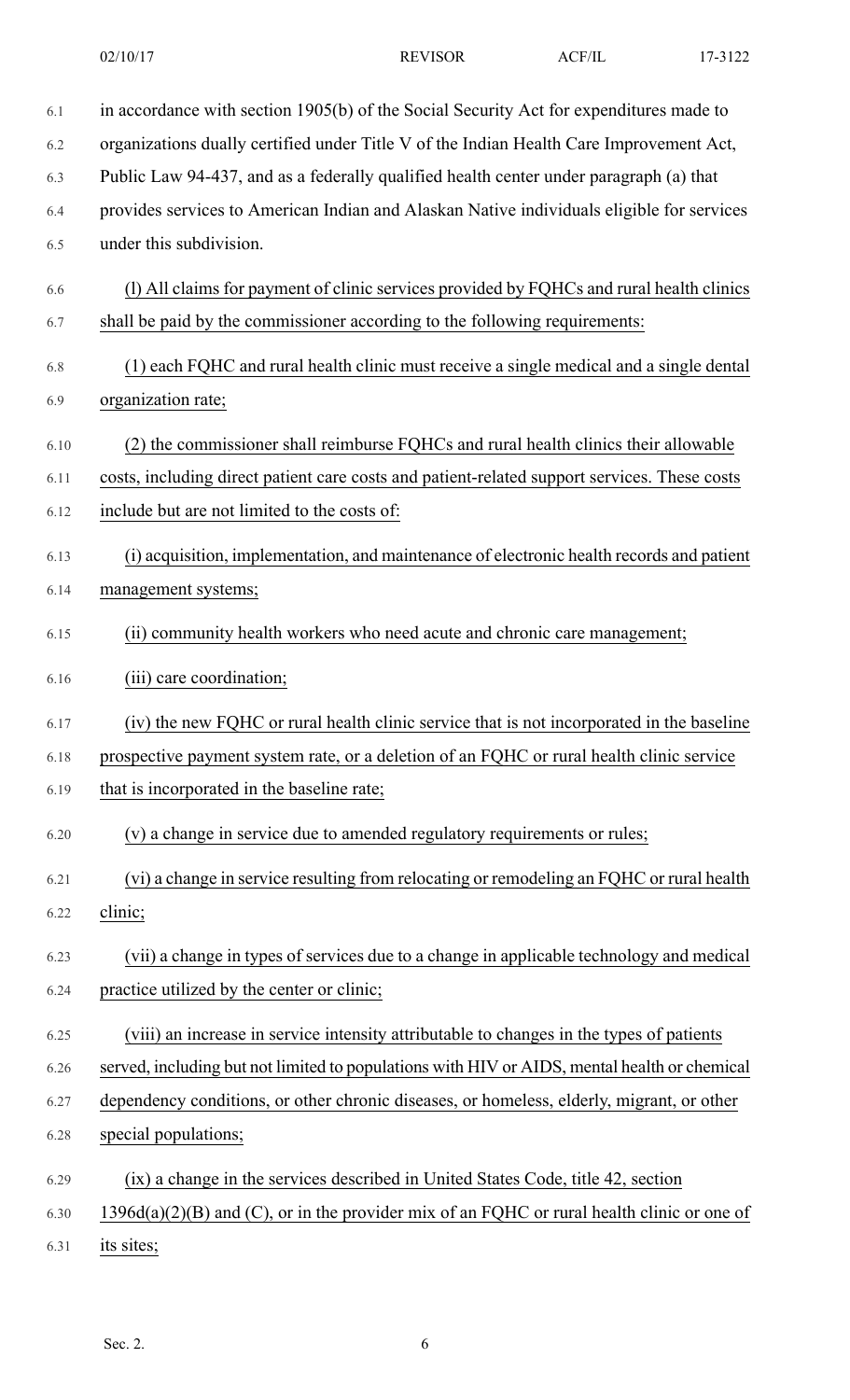| 7.1  | (x) a change in operating costs attributable to capital expenditures associated with a         |
|------|------------------------------------------------------------------------------------------------|
| 7.2  | modification of the scope of the services described in United States Code, title 42, section   |
| 7.3  | $1396d(a)(2)(B)$ and (C), including new or expanded service facilities, regulatory compliance, |
| 7.4  | or changes in technology or medical practices at the center or clinic;                         |
| 7.5  | (xi) indirect medical education adjustments and a direct graduate medical education            |
| 7.6  | payment that reflects the costs of providing teaching services to interns and residents; and   |
| 7.7  | (xii) a change in the scope of a project approved by the federal Health Resources and          |
| 7.8  | Service Administration;                                                                        |
| 7.9  | (3) the base year payment rates for FQHCs and rural health clinics:                            |
| 7.10 | (i) must be determined using each FQHC's and rural health clinic's Medicare cost reports       |
| 7.11 | from 2015 and 2016;                                                                            |
| 7.12 | (ii) must be according to current Medicare cost principles as applicable to FQHCs and          |
| 7.13 | rural health clinics without the application of productivity screens and upper payment limits  |
| 7.14 | or the Medicare prospective payment system FQHC aggregate mean upper payment limit;            |
| 7.15 | and                                                                                            |
| 7.16 | (iii) provide for a 90-day appeals process under section 14.57;                                |
| 7.17 | (4) the commissioner shall annually inflate the payment rates for FQHCs and rural health       |
| 7.18 | clinics from the base year payment rate to the effective date by using the Bureau of Economic  |
| 7.19 | Analysis' Personal Consumption Expenditures medical care inflator;                             |
| 7.20 | (5) FQHCs' and rural health clinics' payment rates shall be rebased by the commissioner        |
| 7.21 | every two years and adjusted biannually by the Medicare Economic Index;                        |
| 7.22 | (6) the commissioner shall seek approval from the Centers for Medicare and Medicaid            |
| 7.23 | Services to modify payments to FQHCs and rural health clinics according to subdivision         |
| 7.24 | 63;                                                                                            |
| 7.25 | (7) the commissioner shall reimburse FQHCs and rural health clinics an additional two          |
| 7.26 | percent of their medical and dental rates established under this subdivision, only if the      |
| 7.27 | payment of the two percent provider tax is required to be paid according to section 295.52;    |
| 7.28 | (8) for FQHCs and rural health clinics seeking a change of scope of services:                  |
| 7.29 | (i) FQHCs and rural health clinics shall submit requests with the commissioner if the          |
| 7.30 | change of scope would result in a 2-1/2 percent increase or decrease in the medical or dental  |
| 7.31 | rate currently received by the FQHC or rural health clinic;                                    |